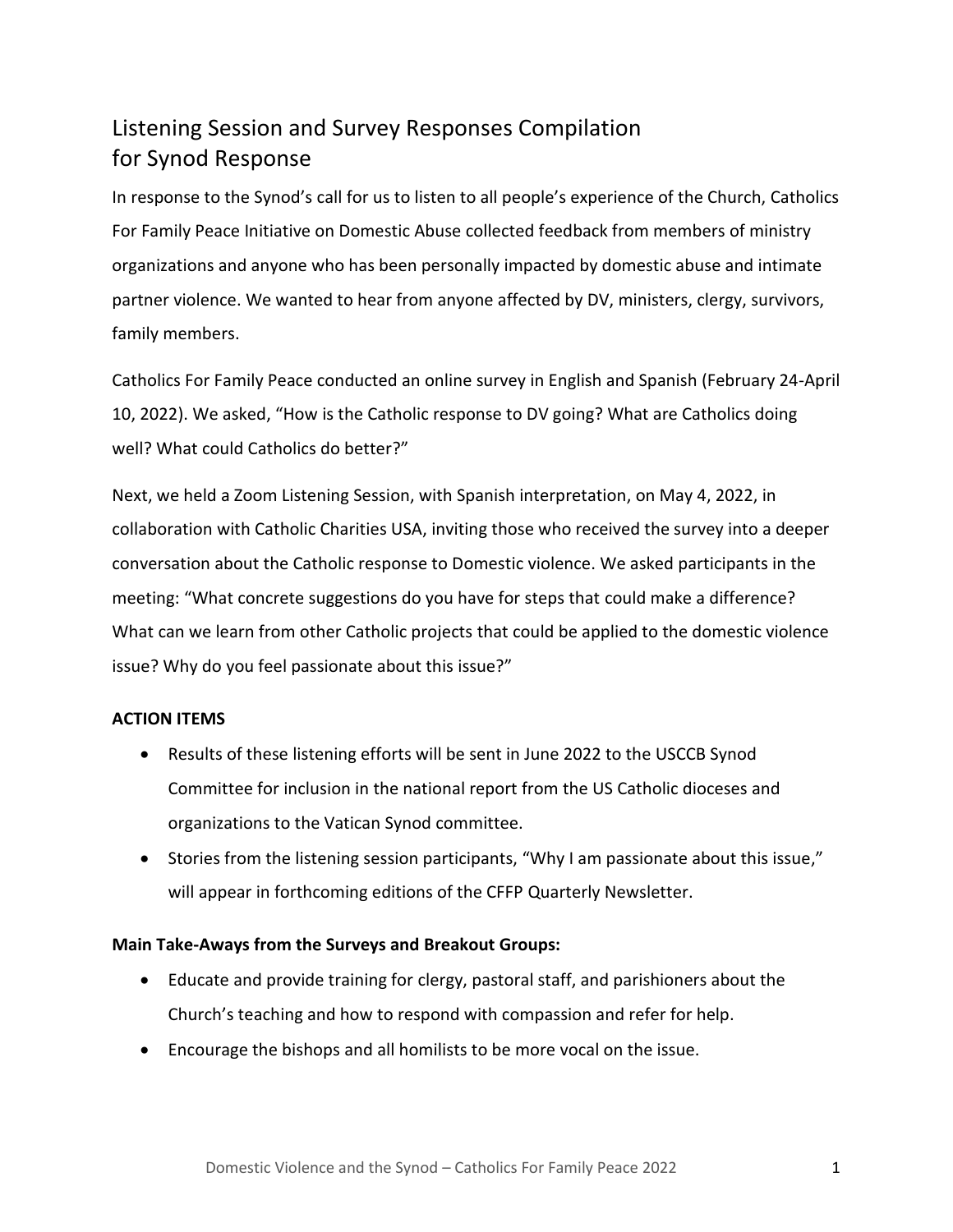- Partner with existing helping and education agencies to increase awareness and improve response.
- Distribute resources for Catholic outreach to parishioners and general public.
- People have witnessed poor responses and lack of knowledge about what the Church teaches. Many are themselves survivors of domestic abuse.

**Survey Summary.** 570 individuals who opened the survey. Although not all completed the survey, 570 people engaged with the invitation to participate. They had the chance to experience that their input was welcomed and valuable to the Church.

- CFFP received 79 completed surveys.
- 34 respondents work for Catholic entities
- 51 respondents know a survivor
- 39 respondents are survivors themselves. The overlap with those who are active workers in the Church is notable.

Although the number of survey respondents is too low to consider the results an assessment of the Catholic Church's response to intimate partner violence, the information gleaned is very useful in

1) describing individuals' experiences with the Church when facing a situation involving intimate partner violence,

2) how that response impacted people personally as well as their feelings for the Church, and

3) providing numerous examples of what the Church can/should do and what members of the Church community should NOT do.

• A very large majority of the responses to the first question, as well as responses to later questions, addressed interactions with priests. It is very clear that clergy are the "first responders" to many Catholics experience intimate partner violence. It speaks also to the dearth of other services for victims and seemingly to a lack of awareness by priests about existing services.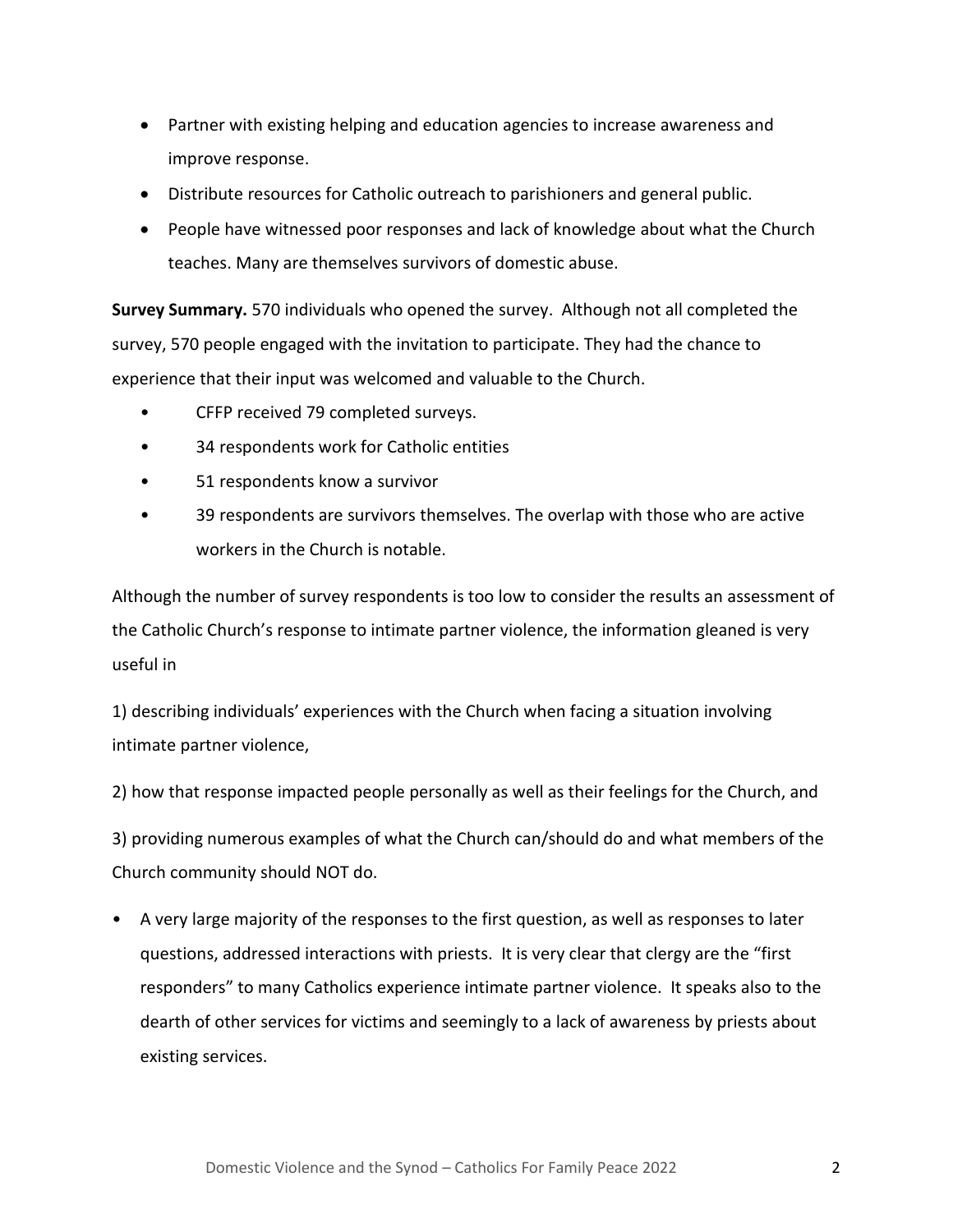- Therefore, educating clergy to empower them to respond to intimate partner violence should be a top priority. The teaching should also include priest-adjacent people in the parish including lay leaders, deacons, and parish staff.
- The survey results also demonstrate the need for awareness, de-stigmatization, and outreach within parishes through sermons, bulletin pieces, and other outreach materials (such as posters and flyers) and within dioceses through diocesan media and DV Awareness Month events and throughout the year.
- Although the parish seems to be the first stop for many, the respondents made it clear that additional resources need to be available to give victims a real option to protect themselves and their families.

**Listening Session Summary.** We had 40 registrations, with 16 attendees (15 women and one man), in 4 breakout rooms. The meeting included Spanish translation, requested by 2 registrants. Most participants in the listening session work in church-related positions, either as part of parish-level or diocesan outreach, or in social work. Polling the participants revealed that few had heard a homily or seen resources posted in their parish about DV, but a majority had read or heard an interview or podcast about DV from a Catholic perspective in the wider media.

#### **What could make a difference?**

**Educate Catholics** so that they know and teach authentic Catholic teaching on this topic and be effective helpers and first-responders. Training for pastoral response for priests, deacons, religious, and volunteers should be trauma informed and deal how to help spiritually, emotionally, and physical safety. Recommended: 40- hour sexual assault and domestic violence training offered as online course by Pax in Familia.

Offer training - online and in-person:

- 1. Clergy and pastoral leaders
- 2. Homilists
- 3. Retired priests and religious who tend to serve as spiritual directors
- 4. Marriage tribunal staff and advocates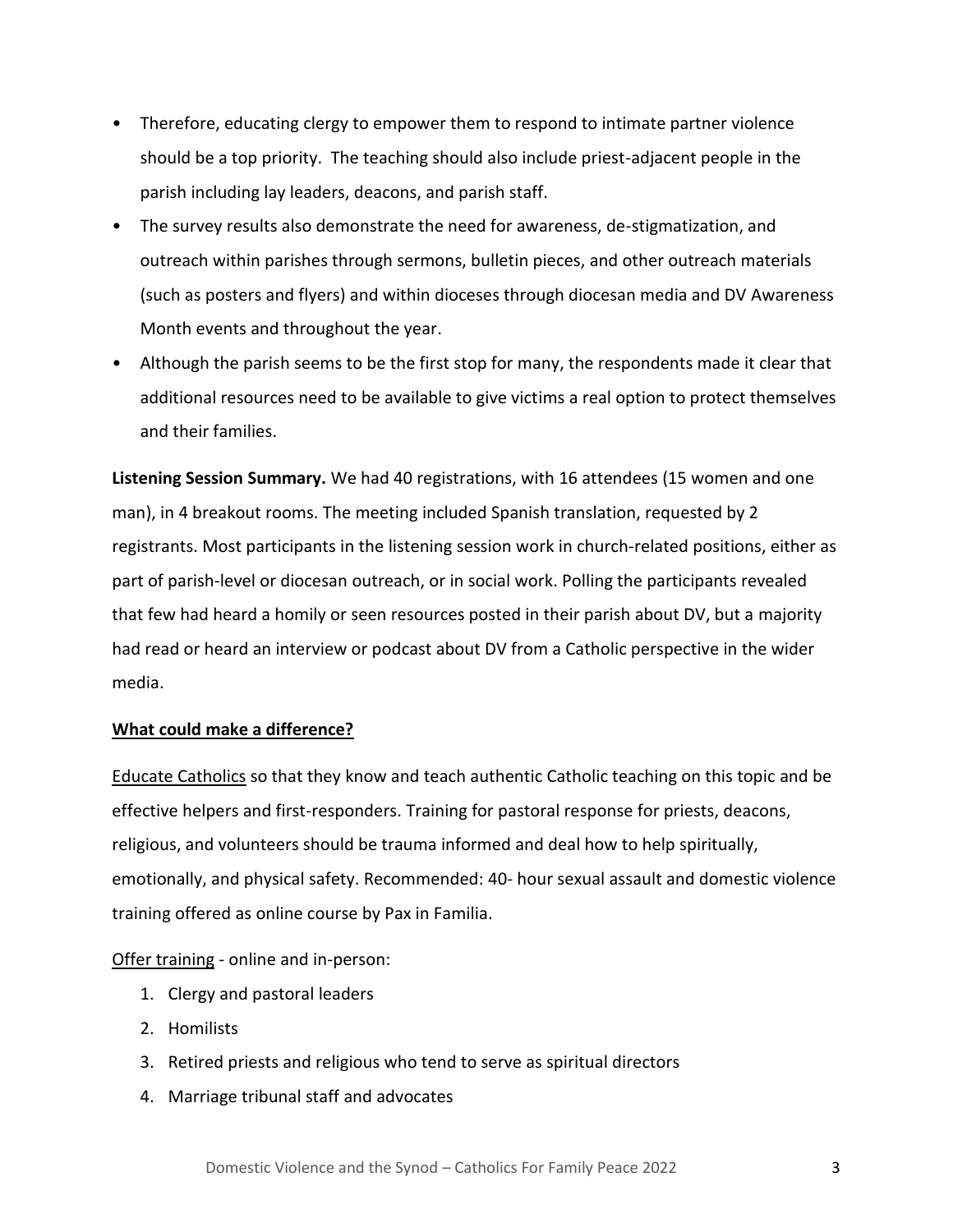- 5. Parish staff especially front desk people
- 6. Parish nursing and health ministries
- 7. Any emergency responses groups Food and clothing programs, St. Vincent de Paul, Stephen Ministry, etc.
- 8. All parish groups Council, choir, prayer groups, women's groups, men's groups
- 9. Catechists
- 10. Catholic School personnel
- 11. Youth Ministers
- 12. Parish social justice groups

Bishops' Statement Update. Publish a 2022 version of the USCCB Pastoral Message, *When I Call for Help*. Include current research and address it to both men and women. This is a chance to show renewed support for all who experience violence at home.

Publish and distribute resources in multiple languages (flyers, signs, videos, YouTube channel) for laity to get involved when someone turns to them; know what to say; where to refer. Explore creating a Catholic "warm line (hotline)" where people could call in for ideas, resources, information – just a connection would help people as they are struggling to figure out what to do.

Create parish support groups. See the step-by-step process for forming a parish support group:

- o Archdiocese of Chicago DV Outreach [http://www.catholicsforfamilypeace.org/uploads/9/7/5/4/9754767/diocesan\\_plan\\_](http://www.catholicsforfamilypeace.org/uploads/9/7/5/4/9754767/diocesan_plan_for_dv_ministry_1%5b36347%5d.pdf) for dv ministry 1[36347].pdf
- o Archdiocese of Washington Catholic Charities: Survivor-Focused Parish Ministry [http://www.catholicsforfamilypeace.org/uploads/9/7/5/4/9754767/parish\\_based\\_r](http://www.catholicsforfamilypeace.org/uploads/9/7/5/4/9754767/parish_based_response_washington.pdf) [esponse\\_washington.pdf](http://www.catholicsforfamilypeace.org/uploads/9/7/5/4/9754767/parish_based_response_washington.pdf)

Host more listening sessions. Start the conversation about what is required to be safe and supported during each phase of your life whether it be for young children, teens, young adults, married, separated, divorced, single, widowed – promote a mind-set that we are each beloved children of God, deserving to be safe and supported. What does that mean at each phase of our